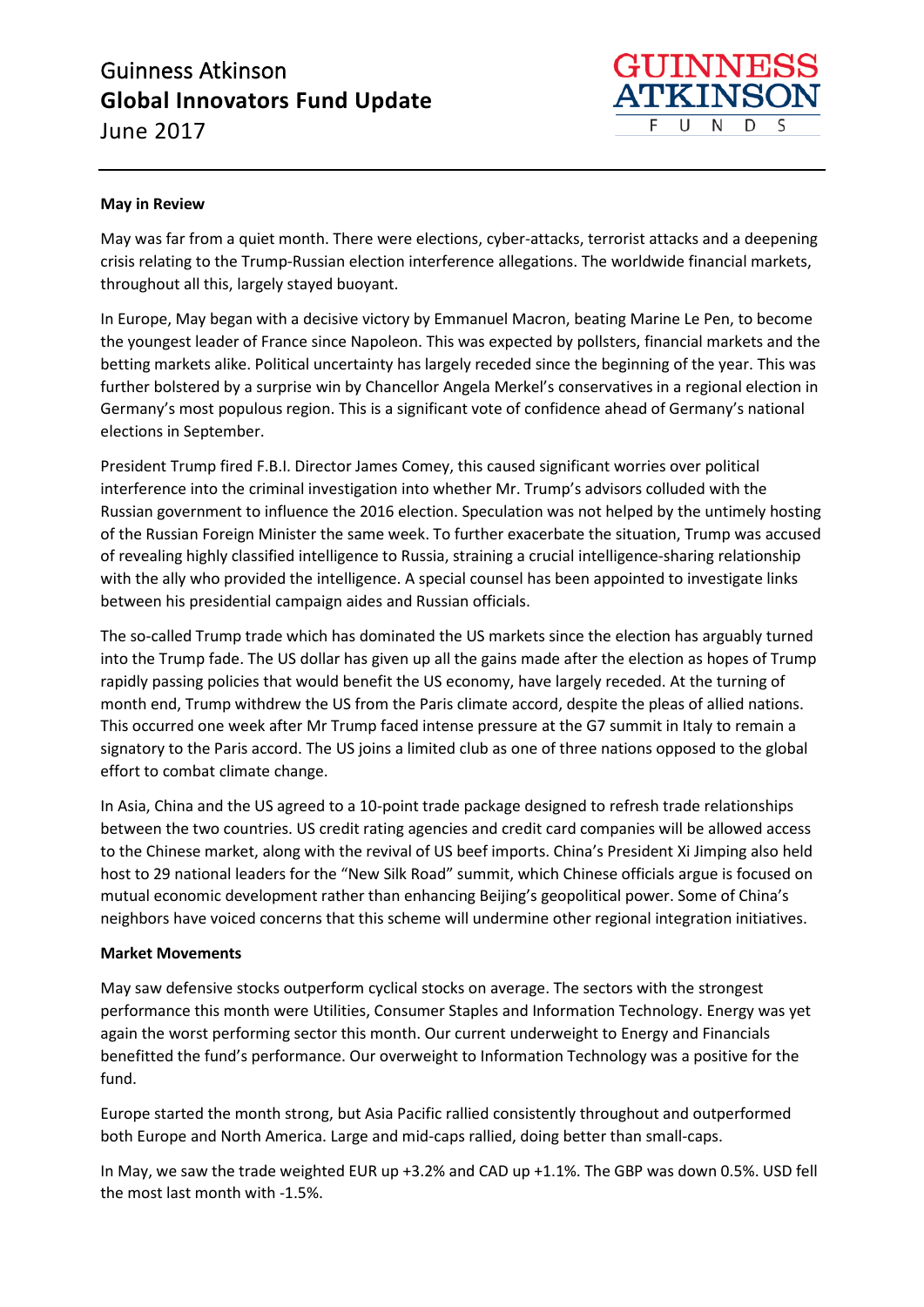# Guinness Atkinson **Global Innovators Fund Update** June 2017



## **Portfolio update**

Individual stock performance in the month largely followed the above market movements, however below are highlighted key idiosyncratic stock movements throughout the month.

Nvidia (+38.5% total return in USD) has seen strong demand from supplying processors to the Nintendo Switch games console. Strong growth continues in its datacentres and auto business segments. WisdomTree (+15.0% total return in USD) an ETF provider, has seen improved performance over May with strong net flows expected for 2Q17. Applied Materials (+13.2% total return in USD), the supplier of equipment and services for the manufacturing of semiconductor chips, has seen a positive earnings announcement and a raise in guidance. Cognizant Technology (+11.4% total return in USD), an American software development company, has seen growth in revenue and increases in ROE last quarter.

AAC Technologies (-27.8% total return in USD), the Chinese acoustic component manufacturer for smartphones, was subject to accusations by a short seller of undisclosed related-party transactions. AAC have subsequently refuted all allegations, calling the short seller report "groundless, false or misleading" after an internal review conducted by the company and review of findings by an external reviewer. In the defense of AAC Technologies, another research provider has accused the short seller of being "misleading". The company's shares were suspended from trading on 18th May but resumed trading on 7th June. Cisco Systems (-7.5% total return in USD) has seen slowing growth within their core switch and router business. The company is investing in higher-growth segments such as wireless, collaborations, security and analytics, as well as Internet of Things. Gilead Sciences (-5.3% total return in USD) has suffered from faltering revenues within their Hep C franchise. Higher sales growth could be achieved from Gilead's HIV combo franchise, this however is dependent on regulatory approval.

We made no changes to the portfolio in May.

Thank you for your continued support.

**Portfolio managers** Dr Ian Mortimer, CFA Matthew Page, CFA

**Analysts** Joshua Cole Sagar Thanki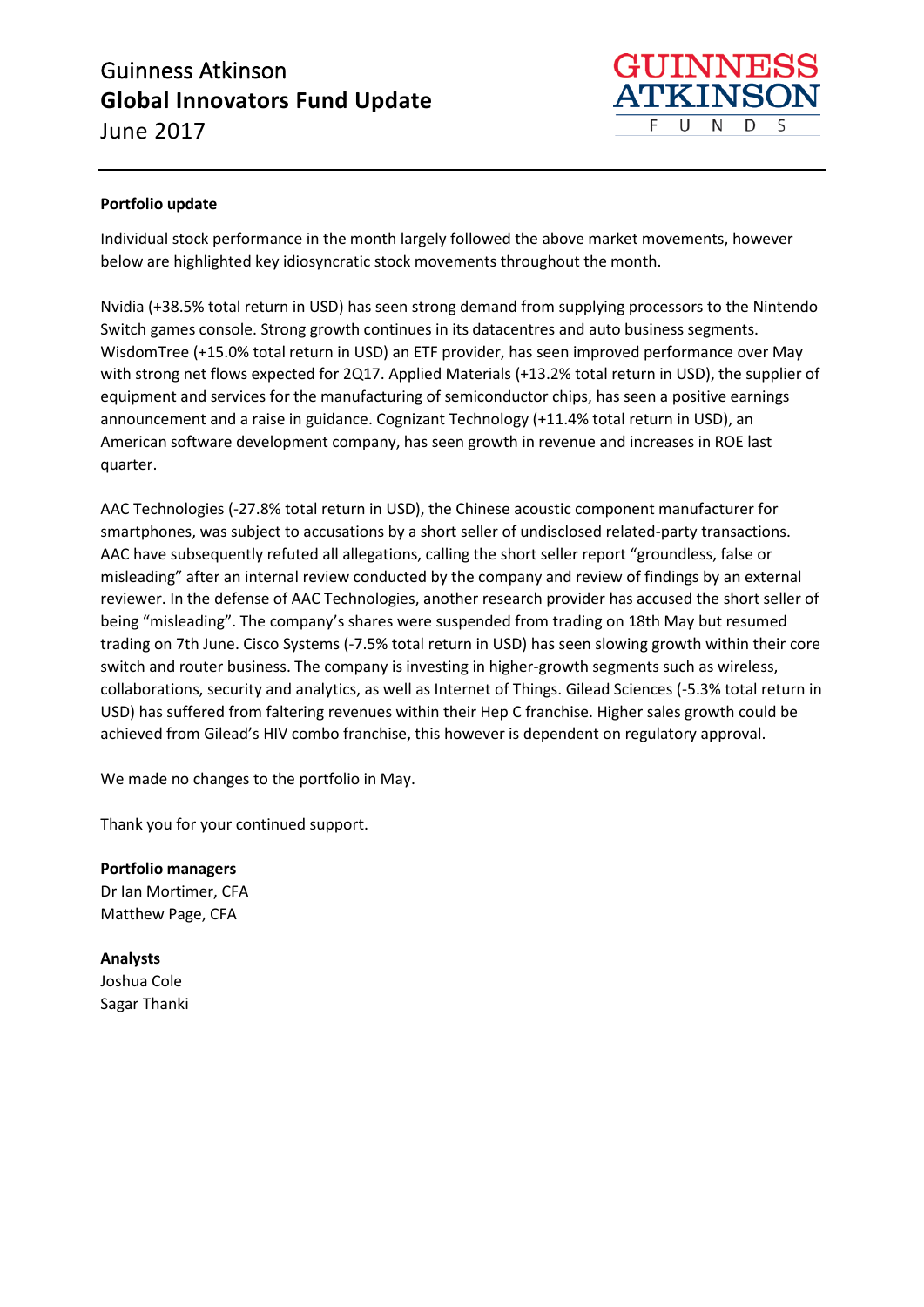

### **Performance**

In May, the Guinness Atkinson Global Innovators Fund produced a total return of 3.31% (investor class) versus the MSCI World Index return of 2.19%. The fund therefore outperformed the index by 1.12%.

| as of 05.31.2017 (in USD)                                 | <b>YTD</b> | 1 year | 3 years<br>annualized | 5 years<br>annualized | 10 years<br>annualized | <b>Since</b><br>inception<br>annualized |
|-----------------------------------------------------------|------------|--------|-----------------------|-----------------------|------------------------|-----------------------------------------|
| Global Innovators, Investor Class <sup>1</sup>            | 16.02%     | 26.45% | 9.15%                 | 18.03%                | 8.34%                  | 7.63%                                   |
| <b>Global Innovators, Institutional Class<sup>2</sup></b> | 16.14%     | 26.80% | 9.29%                 | 18.11%                | 8.38%                  | 7.66%                                   |
| <b>MSCI World Index</b>                                   | 10.55%     | 17.12% | 6.36%                 | 13.09%                | 4.48%                  | 5.58%                                   |

| as of 03.31.2017 (in USD)                                 | <b>YTD</b> | 1 year | 3 years<br>annualized | 5 years<br>annualized | 10 years<br>annualized | <b>Since</b><br>inception<br>annualized |
|-----------------------------------------------------------|------------|--------|-----------------------|-----------------------|------------------------|-----------------------------------------|
| Global Innovators, Investor Class <sup>+</sup>            | 9.28%      | 20.25% | 8.33%                 | 14.04%                | 9.01%                  | 7.36%                                   |
| <b>Global Innovators, Institutional Class<sup>2</sup></b> | 9.32%      | 20.54% | 8.44%                 | 14.12%                | 9.04%                  | 7.37%                                   |
| MSCI World Index                                          | 6.53%      | 15.45% | 6.15%                 | 10.03%                | 4.85%                  | 5.42%                                   |

Investor class (IWIRX) Inception 12.15.1998 Expense ratio\* 1.24% (net); 1.35% (gross)

Institutional class (GINNX) Inception 12.31.2015 Expense ratio\* 0.99% (net); 1.38% (gross)

*Performance data quoted represents past performance and does not guarantee future results. The* 

*investment return and principal value of an investment will fluctuate so that an investor's shares, when redeemed, may be worth more or less than their original cost. Current performance of the Fund may be lower or higher than the performance quoted. For most recent month-end and quarter-end performance, visi[t https://www.gafunds.com/our-funds/global-innovators-fund](https://www.gafunds.com/our-funds/global-innovators-fund/#fund_performance) or call (800) 915-6566.* 

## **Performance data shown for Global Innovators, Institutional Class (GINNX), prior to its launch date on 12/31/15, uses performance data from the Global Innovators, Investor Class (IWIRX).**

\*The Advisor has contractually agreed to reduce its fees and/or pay Fund expenses (excluding Acquired Fund Fees and Expenses, interest, taxes, dividends on short positions and extraordinary expenses) in order to limit the Fund's Total Annual Operating Expenses to .99% for the Institutional class and 1.24% for the Investor class through June 30, 2018. To the extent that the Advisor waives its fees and/or absorbs expenses to satisfy this cap, it may seek repayment of a portion or all of such amounts at any time within three fiscal years after the fiscal year in which such amounts were waived or absorbed, subject to the 0.99% for the Institutional class and 1.24% for the Investor class expense cap.